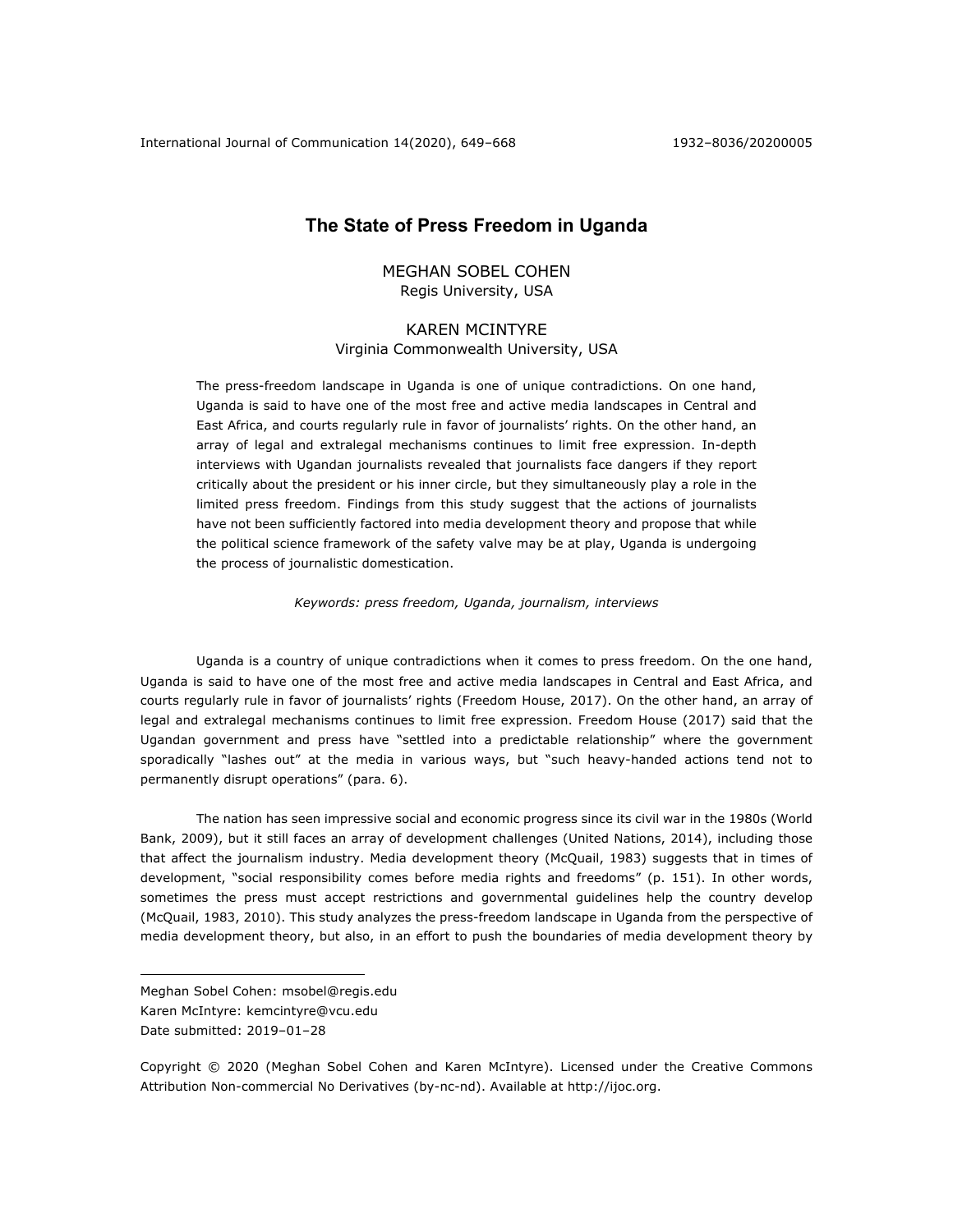using an interdisciplinary framework, views the data from a political science lens to understand whether a safety valve situation is occurring in the Ugandan media environment—that is, journalists and citizens are being given just enough space for freedom of expression that they continue on, but no changes occur to the existing social and political structures (Buehler, 2013; MacKinnon, 2008). We first review the relevant history of Uganda and expand on the theoretical framework before detailing the status of press freedom in the country based on journalists' perceptions gathered through in-depth interviews.

#### **Background**

### *Ugandan Political and Media History*

Uganda saw its first newspapers in the early 1900s, brought to the country by missionaries (Isoba, 1980). The first privately owned commercial newspaper, *The Uganda Herald*, was established in 1912 and was widely read, especially compared with missionary-run newspapers, which focused heavily on church news. It remained the most influential newspaper in the country until the mid-1950s (Isoba, 1980). *Uganda Argus*, a newspaper that would later become owned by the government and is now called *New Vision*, was created in 1955 and provided such strong competition that *The Uganda Herald* shut down (Isoba, 1980).

Ugandan newspapers have long faced challenges with staffing and training (Isoba, 1980). No formal journalism training institutions existed in the country, unlike in neighboring Kenya and Tanzania, and the industry saw little foreign investment in local newspapers (Isoba, 1980). Instead, the foreign press, such as the *East African,* based in Kenya, "with good financial backing, better production and news gathering facilities," (p. 232) provided stiff competition to local Ugandan media (Isoba, 1980). Foreign newspapers were banned in Uganda in the early 1970s, with the local government stating that "Ugandans were not yet mature enough to think and decide for themselves" (Isoba, 1980, p. 232).

The 1960s and 1970s brought political instability to Uganda (Ingham, 1994). After contested elections in 1986, Yoweri Kaguta Museveni declared himself president of Uganda and was elected to the presidency in 1996, 2001, and 2006 (Oloka-Onyango, 2004). Museveni remains president today and has made notable social and economic developments during his reign, including a fight against the Lord's Resistance Army. As Museveni remains in power, his relationship with the press becomes increasingly complex.

Fast forward to the 1990s and the broadcast sector experienced widespread liberalization yet still faced challenges related to ownership, regulation and distribution (Chibita, 2009). Today, there are three English-language dailies, including the government-owned *New Vision*, which has Uganda's highest circulation at about 30,000 copies per day. Following closely behind is *The Monitor*, an independent paper with a circulation of about 26,000 (Nassanga, 2007). Other papers, such as *The Red Pepper*, which publishes celebrity gossip and entertainment news, and *Bukedde*, a daily, published in Luganda, both maintain prominent readerships (Nassanga, 2007). Weekly papers such as *The East African*, *The Weekly Observer,* and *Sunrise* also exist alongside state-run radio and more than 150 FM stations. Similar to many other nations, Uganda's media is primarily owned by a few large corporations. Scholars have warned that such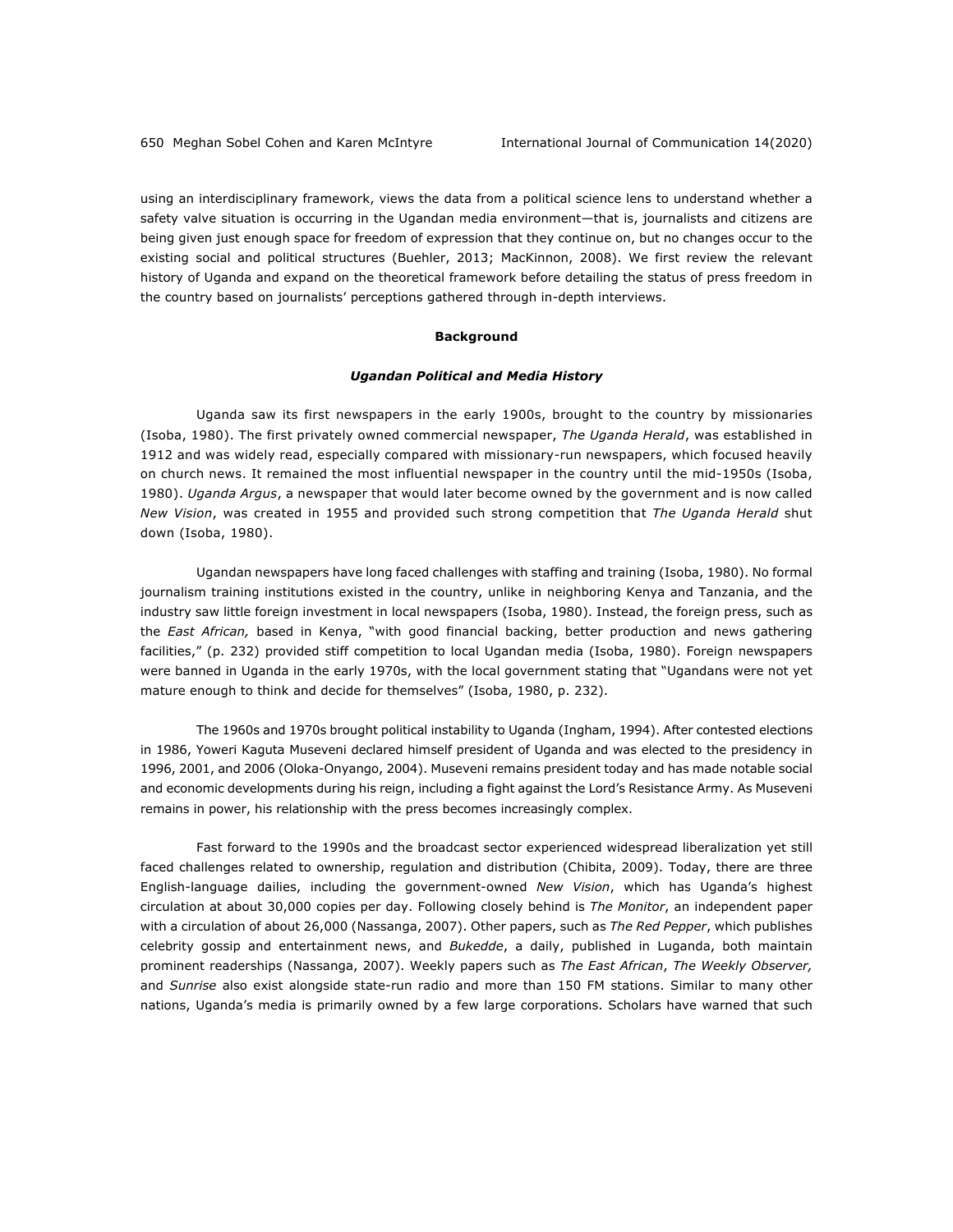concentration "creates a big barrier to new entrants in the industry . . . and media content is targeted at meeting the interests of advertisers, instead of the 'public interest'" (Nassanga, 2009, pp. 121-122).

#### *Press Freedom*

Critical journalism began in Uganda in 1920 with the "first independent African newspaper," *Sekanyolya*, which criticized both the kingdom and the colonial government (Lugalambi & Tabaire, 2010, p. 4). In 1949, political turmoil caused riots, and the regime blamed newspapers. The Press Censorship and Publications Act of 1949 was enacted and limited the circulation of several newspapers, which were later banned. One editor was arrested and convicted for criticizing the king (Lugalambi & Tabaire, 2010). Despite substantial progress, similar struggles persist for journalists today.

The 1995 Constitution guarantees freedom of expression, but some legal and extralegal mechanisms restrict media in Uganda (Kimumwe, 2014; Maractho, 2015; Odongo, 2014). For example, the Press and Journalist Act, which proponents said would increase the level of professionalism in the industry, requires journalists to obtain a certificate to practice journalism from the Minister of Information, something that Anite and Nkuubi (2014) said is "against the national, regional and international protocols on freedom of expression" (p. 29).

Chibita and Fourie (2007) explained that the Ugandan government has a long history of suppressing citizen participation in governance and free expression largely due to "bad colonial and postcolonial policies on the media and language, poverty, low levels of education, and lack of basic access to the means of participation" (p. 2). Regulations are also unevenly distributed among media houses (Odongo, 2014). Many owners of commercial media houses hold substantial financial and political power, thus, government regulators "handle commercial media owners with kid gloves" (Chibita, 2009, p. 303). As a result, some commercial media owners take it upon themselves to self-censor and ensure that their outlets do not offend the government. Additionally, although the Constitution guarantees a free press, it conditions that freedom by stating that the realization of rights and freedoms listed in the Constitution should not "prejudice the fundamental or other human rights and freedoms of others or the public interest" (Yiga, n.d., para. 9), thus, restrictions can arise in the name of public interest.

Despite the array of challenges that journalists in Uganda face, research has shown that Ugandan journalists highly value journalistic norms such as analysis and investigation of official claims and giving everyday citizens a voice (Mwesige, 2004). Freedom House (2017) referred to Uganda as "one of the more vibrant media scenes in east and central Africa" (paras. 5‒6), and "Museveni has received international praise for cultivating a 'relatively liberal media climate'" (Tabaire, 2007, p. 204).

A 2013 article in *The Daily Monitor*, a leading independent newspaper in Uganda, said President Museveni has been

the epitome . . . [of] ambivalence, where his predecessors, notably Idi Amin Dada and Milton Obote, were outright hostile in a matter-of-fact manner. Yet make no mistake, the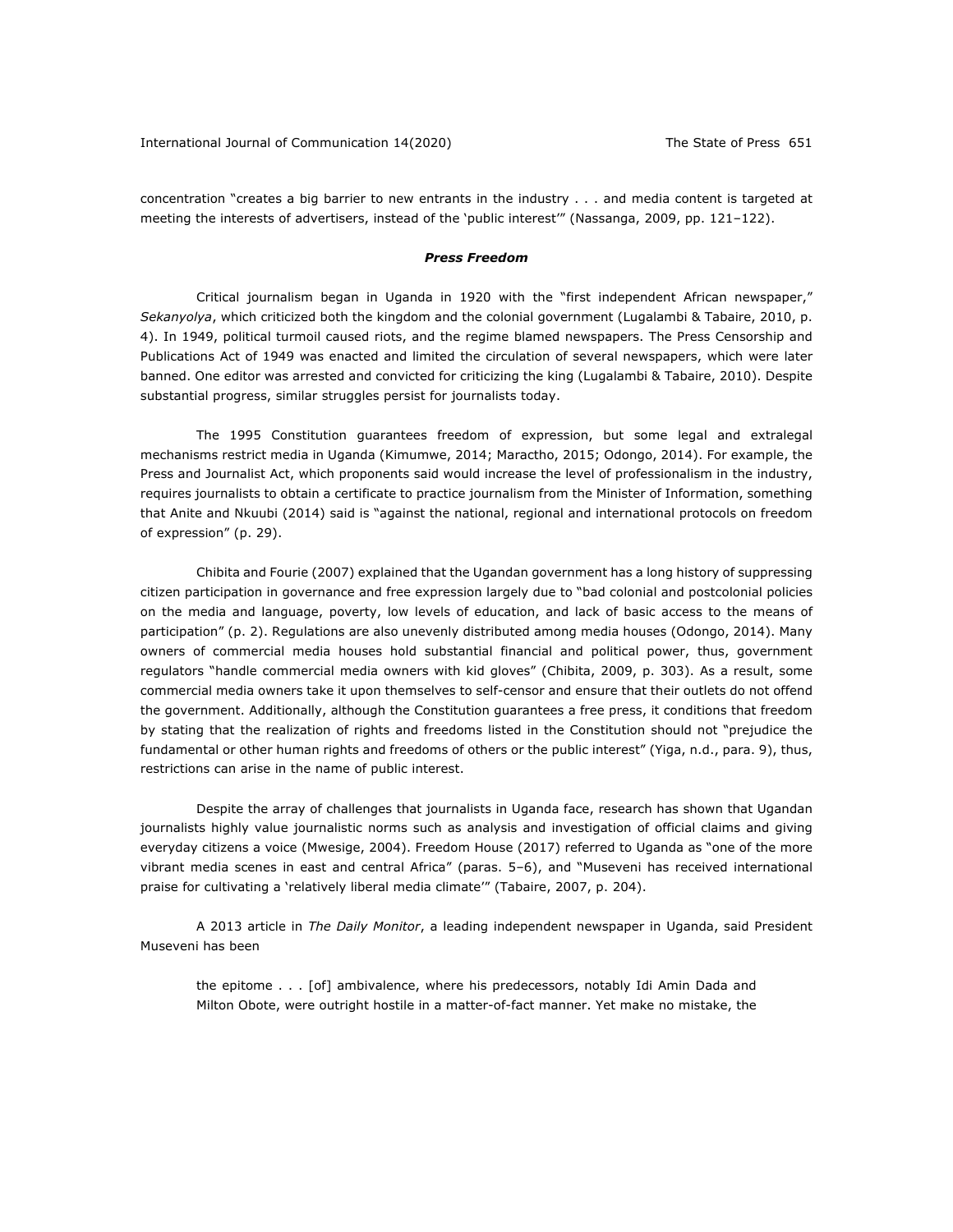paranoia over the media has not been any less and several incidents in the last 27 years have clearly underlined this fact. (Bichachi, 2013, para. 2)

#### *Theoretical Frameworks*

The ways in which media and development interplay have been the topic of much debate, with little consensus being reached. "The conceptualization of 'media development' is marred by a conflation of means and ends, lack of definition and permeation by narrow normative views," and "can benefit from greater conceptual and analytical clarity" (Berger, 2010, p. 561). One such definition, which remains open for criticism, is McQuail's (1983, 2010) theory of media development, which posits that in times of developmental transition, media freedoms need to take a back seat to the political, economic, social and cultural factors that would enable the country to develop. In particular, "the media are required to join the government in the task of nation building" (McQuail, 1983, p. 188). In the context of Uganda's neighbor, Rwanda, Sobel and McIntyre (2018) suggest that media development theory is at play when journalists selfcensor to promote unity and reconciliation during this postgenocide period, but that such a phenomenon can have negative long-term implications for development and democracy building.

Similar to Rwanda, Uganda has struggled with conflict in the past, but the country ended its armed conflict in 1986 and has seen economic growth and poverty reduction since (World Bank, 2018). Despite many positive developments, Uganda still faces challenges related to infant, child, and maternal mortality; clean water and sanitation; gender disparities; and school enrollment (World Bank, 2009), and is considered a developing nation (United Nations, 2014). Thus, this article seeks to show whether McQuail's (1983, 2010) notion of media development can be at play in Uganda today.

Further, in this this study we seek to understand whether the safety valve theory applies in Uganda. The safety valve theory is a framework used in political science to discuss political demonstrations and elections under authoritarian regimes (Buehler, 2013; Wiktorowicz, 1999):

Under the safety valve rationale, citizens are free to make statements concerning controversial societal issues to express their displeasure against government and its policies. In assuming this right, citizens will be deterred from undertaking violent means to draw attention to their causes. (Omachonu, n.d., p. 2)

Little research has studied the safety valve in a mass communication context, but preliminary research suggested that blogs in China can act as a safety valve "by allowing enough room for a sufficiently wide range of subjects that people can let off steam about government corruption or incompetence . . . before considering taking their gripes to the streets" (MacKinnon, 2008, p. 33). Essentially, governments can give just enough freedom so that citizens feel as if they are able to air their grievances, but not actually allow for any real arena to make changes, which ultimately preserves the existing system.

Thus, to push press-freedom research in new, interdisciplinary directions and understand how these paradigms apply in Uganda, we pose the following exploratory research questions: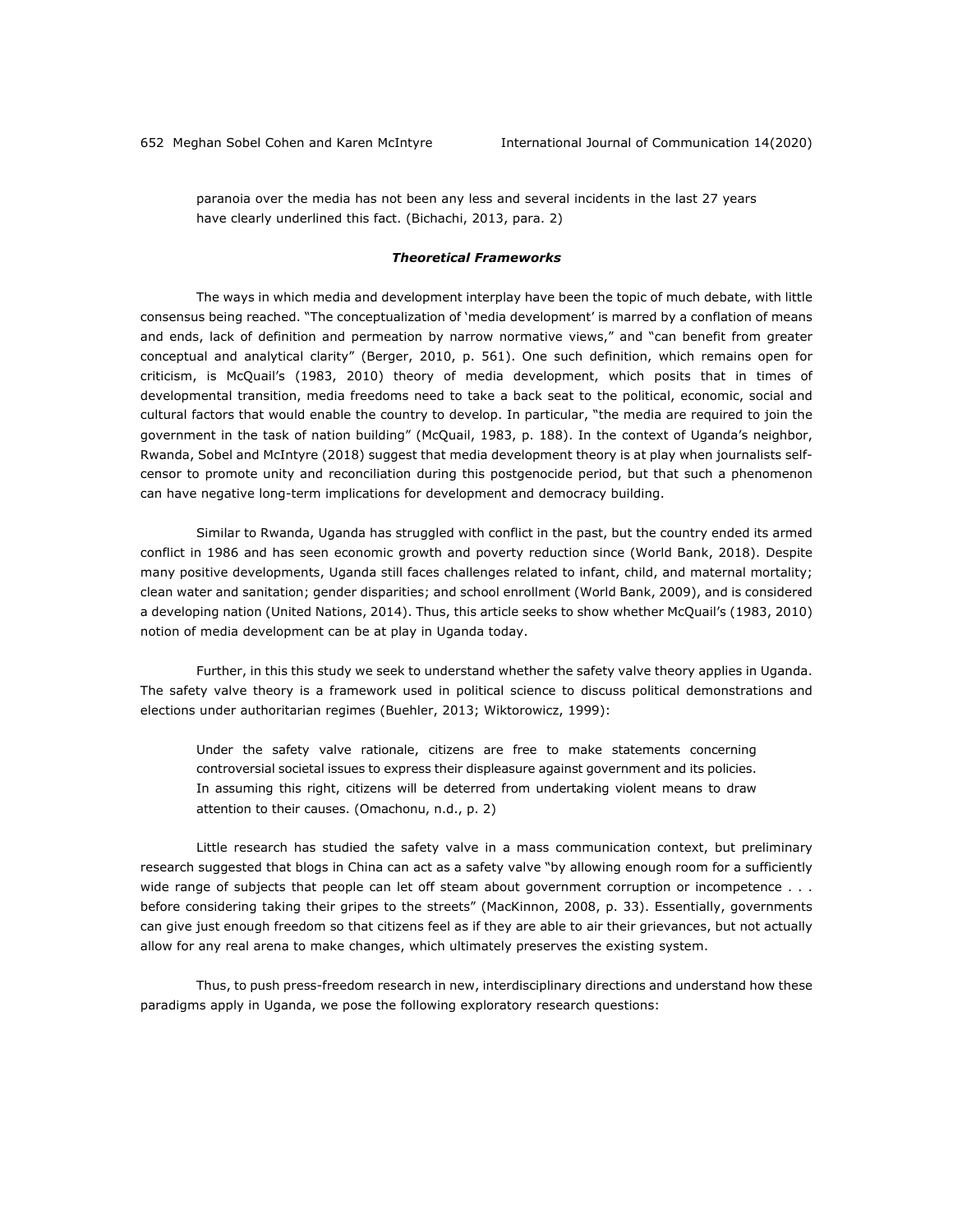- *RQ1: How do Ugandan journalists perceive their level of press freedom and/or relationship with the government?*
- *RQ2: In what ways does the press-freedom landscape affect the general public and the country?*
- *RQ3: What is the future of press freedom in Uganda?*

#### **Method**

This study examined the state of press freedom in Uganda through a series of semistructured, indepth interviews with journalists in June 2018.

### *Participants*

The sample was constructed with the help of a "fixer"—a local journalist who used his professional network to recruit participants. The researchers worked with the fixer to ensure that the sample included a range of journalists in terms of age, gender, media outlet they worked for, and whether that media outlet was independent or government run. As such, the interviewees included journalists from both local and foreign media outlets who are subject to different levels of interference and/or enjoy different degrees of independence and freedom. The sample of journalists intentionally included media professionals from an array of mediums, backgrounds, and media organizations in an effort to capture various perspectives.

The journalists that were interviewed include editors, reporters, anchors, videographers, and photojournalists who work for the following organizations: *Daily Monitor*, Human Rights Network for Journalists, NBS, *CEO Magazine*, *Eagle Online*, *New Vision*, Urban TV, Agence France-Presse (AFP), Uganda Radio Network, Uganda Hub for Investigative Media, BBC, Chimp Reports, Bukedde TV, NTV, *The East African*, and a publication whose name is withheld at the request of the interviewee. Journalists' names and job titles are withheld to protect them from potential retribution.

### *Interviews*

The interviews were conducted in English and were held in person in Kampala and Luwero, Uganda. The participants chose the location of the interviews, which often occurred in their workplace or a café. After informed consent was obtained, the researchers asked the journalists questions such as, What is the role of a journalist in Uganda? How do you define press freedom? What is the state of press freedom in Uganda? What factors influence press freedom? How has the level of press freedom changed over the years, if at all?

The interviews lasted an average of 40 minutes each, with the shortest being 20 minutes and the longest being one hour and 10 minutes. All interviews were audio recorded with the participants' permission. In total, 27 interviews were conducted, at which point saturation was reached, the point when "additional data do not lead to any new emergent themes" (Given, 2016, p. 135).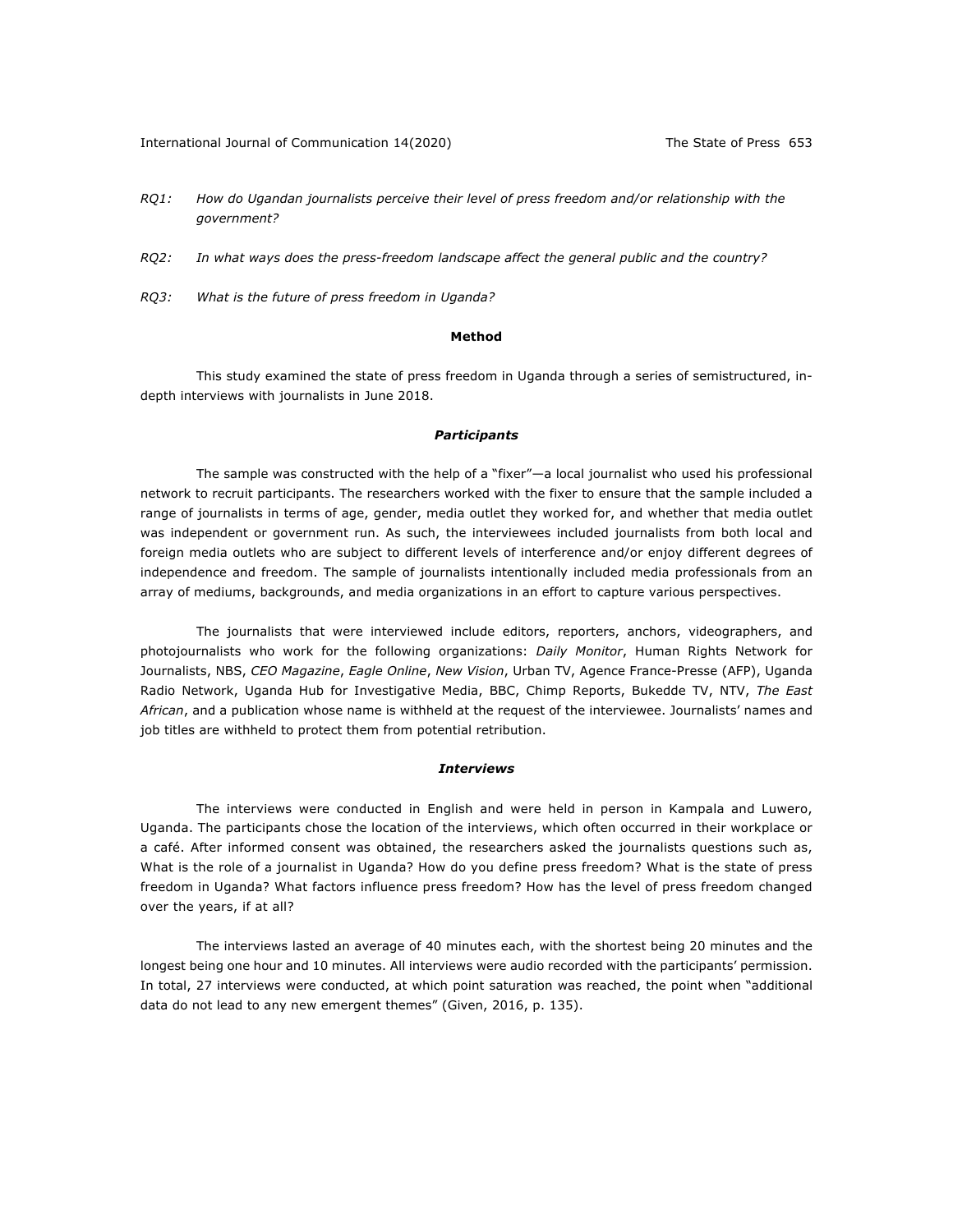## *Analysis*

Audio from the interviews resulted in 350 pages of transcripts that the researchers reviewed in conjunction with their field notes. After identifying several categories of information, the researchers uploaded the transcripts into Dedoose, a Web-based, qualitative data analysis platform. There, the researchers assigned 32 categories of information, or codes—13 of which were used for this study—to the text, which helped further organize the information. Analysis of the transcripts resulted in 515 applications of nine codes and four subcodes in Dedoose.

#### *Findings*

Four key themes emerged: (1) The media landscape is neither free nor not free and is, instead, a complex system influenced by both the government and journalists. (2) Journalists face dangers if they report critically about the president or his inner circle. (3) This potential danger results in self-censorship and negatively affects development. (4) The press-freedom landscape in Uganda is getting more restrictive.

Regarding Research Question 1, about how Ugandan journalists perceive their level of press freedom, Theme 1 emerged, which centers on the government and journalists themselves both contributing to the current press-freedom landscape in the country, which is not clearly defined as either free or not free. Such a focus on the contribution of journalists to the troubling press-freedom landscape is a departure from much of the research in this arena. Journalist 17 from the commercial outlet Uganda Radio Network said,

Press freedom ends at a point where you begin to do good journalism, when you begin to report on issues that touch the lives of people, when you begin to investigate on issues of accountability, when you begin to investigate on issues of the military, that's where your press freedom ends. (Personal communication, June 7, 2018)

Many journalists explained that the level of press freedom they have is based on the topic on which they are reporting. Journalist 10 from the government-run newspaper *New Vision* said,

[Press freedom] depends on the nature of the story, the nature of the story, how big the story is. If you're covering, let's say, a government-related piece, you cannot be guaranteed 100% access around these individuals . . . . The leaders . . . the ruling party . . . you cannot be guaranteed 100% freedom when you're covering such [people or topics]. (Personal communication, June 6, 2018)

But the line is not always clear about what information is off limits. Journalist 3 from the private TV station NBS said,

There are times when we've had critical stories. We've run them and nothing has been said. You expect some backlash, nothing happens. . . . But then, [there are] other stories where the state is increasingly involved. . . and saying, "You can't run this story." (Personal communication, June 4, 2018)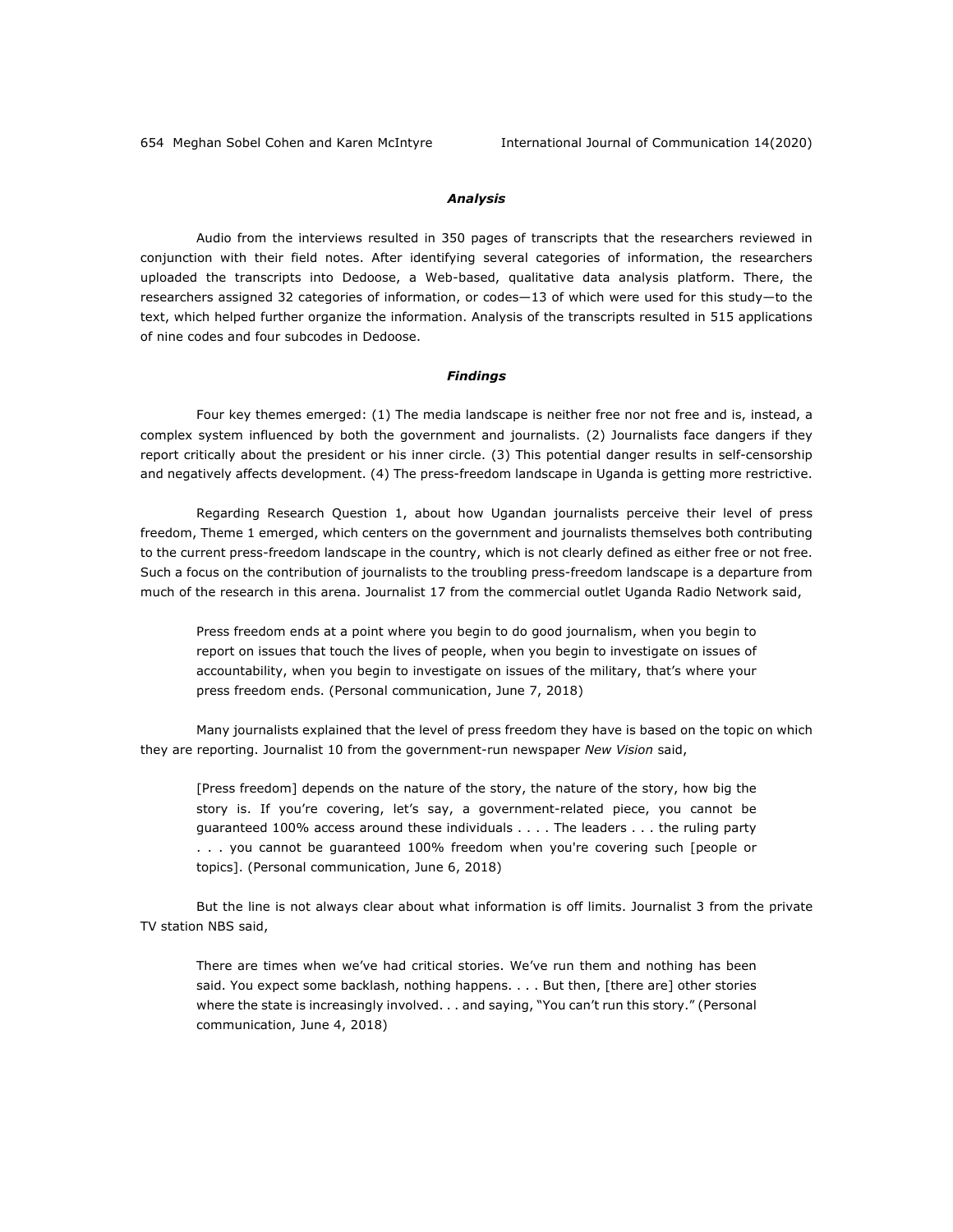Similarly, Journalist 17 from Uganda Radio Network said,

It's very difficult because, for me, I've worked as a reporter and I've worked as editor, and I've worked both in the government publication and the private media houses. And in both the private media houses and the government media houses, there's always that invisible hand . . . [it's an] invisible line, really, and you just never know when you've actually crossed it, you know? It's quite difficult. It's scary at times. (Personal communication, June 7, 2018)

#### *Press Freedom Affected by Government*

Unsurprisingly, the previous quotes and many others stem from the notion that the government plays a key role in determining levels of media freedom. Almost every journalist interviewed, from both public and private media houses, mentioned that information about government institutions is difficult to access and dangerous to criticize. "I would say press freedom isn't perfect in Uganda because we have some limitations, for example, access to information. We have a problem with access in some of the information from specific areas, particularly, government institutions" said Journalist 23 from the private newspaper *Daily Monitor* (Personal communication, June 11, 2018). Even more extreme, Journalist 7 from the same newspaper, *Daily Monitor*, said, "If you publish a story that is so critical to the government, they'll sure hunt you down. If you're publishing the story that is promoting and praising them, then you're good for them" (Personal communication, June 5, 2018). Similarly, Journalist 8 from the commercial *CEO Magazine* said,

In Uganda, it's unique that we have a president who has been here for 30 years. So I think his regulation of journalism is more focused . . . journalists are free to write almost everything they want. . . . But if you write anything about the president, his family, and a few other things that will make him angry [then you will be punished]. . . . So I think freedom in Africa is unique and in Uganda, in particular, in that perspective. (Personal communication, June 6, 2018)

Even reporters from government-run outlets acknowledged the heavy-handed role of the government. Journalist 10 from the government-run newspaper *New Vision* said:

You cannot report or talk about certain stories. . . . For most countries in Africa that have heads of states who've been here for long, I don't want to call that—I don't want to use the word "dictatorship," but there are certain stories that cannot be released to public, and that has played a very big role in the press freedom. The government has a hand. I mean, we've seen cases where Uganda police, that should be protecting Ugandans, beating up journalists for covering certain stories. . . . Every year, we have cases of police harassing journalists. (Personal communication, June 6, 2018)

Although the role of the government in the press-freedom landscape is certainly not unique to Uganda, journalists also spoke about their own contribution to the level of media freedom.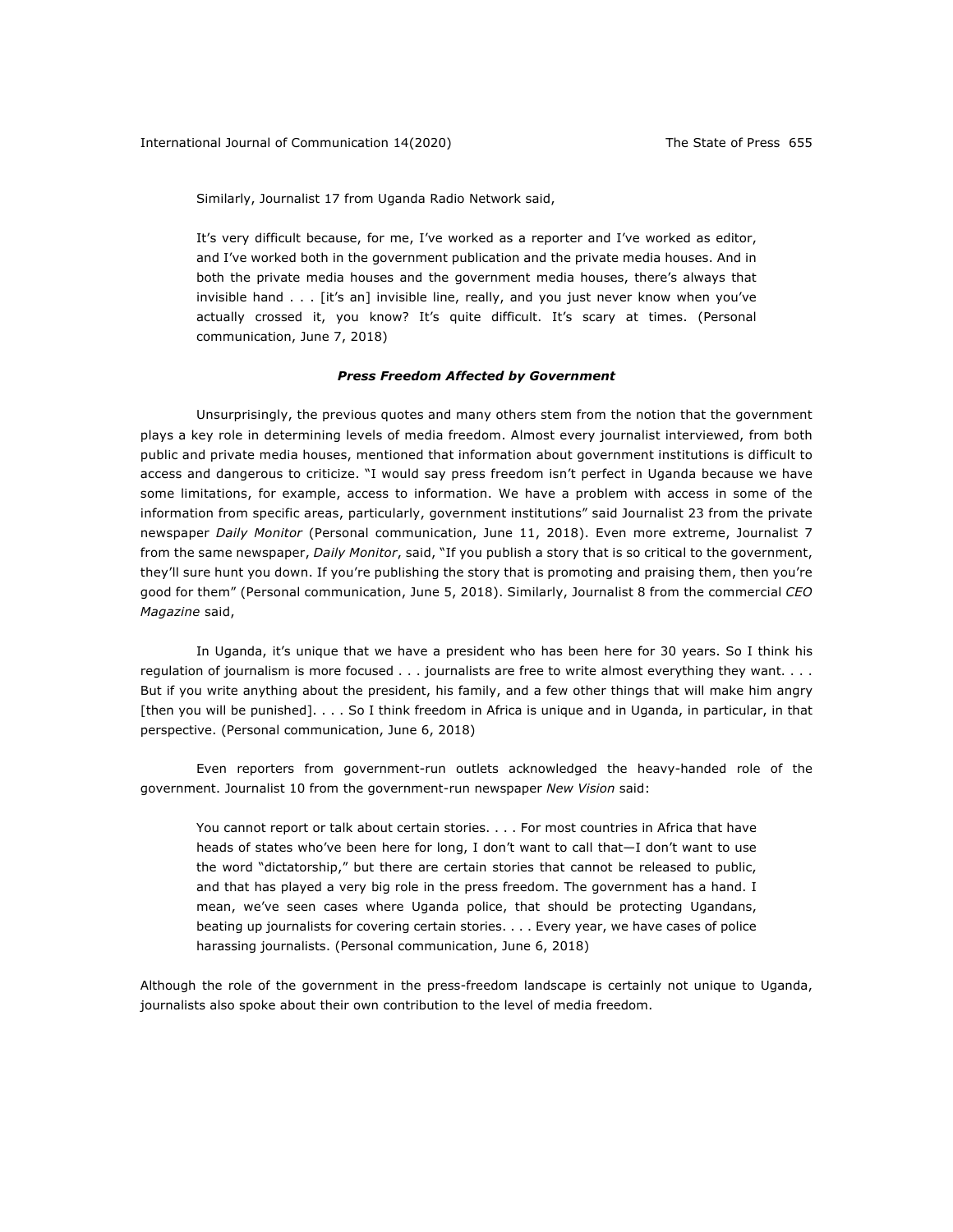## *Press Freedom Affected by Journalists*

Although journalists commonly spoke about the role of the Ugandan government in controlling the media, interviewees were clear that journalists themselves also play a role in dictating levels of press freedom: "There's a restrictive regime in Uganda, but at times, it comes from us, ourselves" said Journalist 13, from the commercial AFP, an international wire service (Personal Communication, June 7, 2018). Journalist 9 from the commercial outlet *Eagle Online* elaborated:

The threat to freedom of expression—of press, in journalism is the journalists themselves. No one puts a border [on what we can write about], . . . journalists are sometimes the biggest threat to press freedom. . . . The guys who sit and advise policy makers on how to tighten the noose on journalists are journalists. (Personal communication, June 6, 2018)

Journalist 11 from the commercial outlet Urban TV suggested that money contributes to journalists blurring press freedom lines:

Many times, we have PR people in the newsrooms, and they are reporting for their interests in the field because this supplements their salaries well enough. And if we get to be castigated enough, and we need something to fall back to, press freedom sounds like something good. We are being abused, you know? With our press freedom . . . I like the story and everything but this part is not going to run. Why? Because, well, you've got to know who pays our bills. (Personal communication, June 6, 2018)

Additionally, Journalist 8 from the private outlet *CEO Magazine* explained that media should have freedom, as long as it is done responsibly:

I believe in freedom. Journalists should be winning the freedom to say the things that they want to say as long as they are factual . . . but these stories that we write . . . they have a lot of credibility [and] . . . people making decisions based on these stories—you can actually keep somebody's careers, you can keep somebody's business, you can get somebody in trouble, you can keep somebody's marriage . . . I believe that freedom, people should be unrestricted, as long as they stick to terms for journalism. But unfortunately, in Uganda, we've seen people rushing to go to print. And of course, with the advent of online media, people just go around throwing things out there. (Personal communication, June 6, 2018)

Journalist 24 from the commercial Uganda Radio Network further explained that the government creates restrictive policies in response to errors made by journalists, and thus journalists can take some responsibility: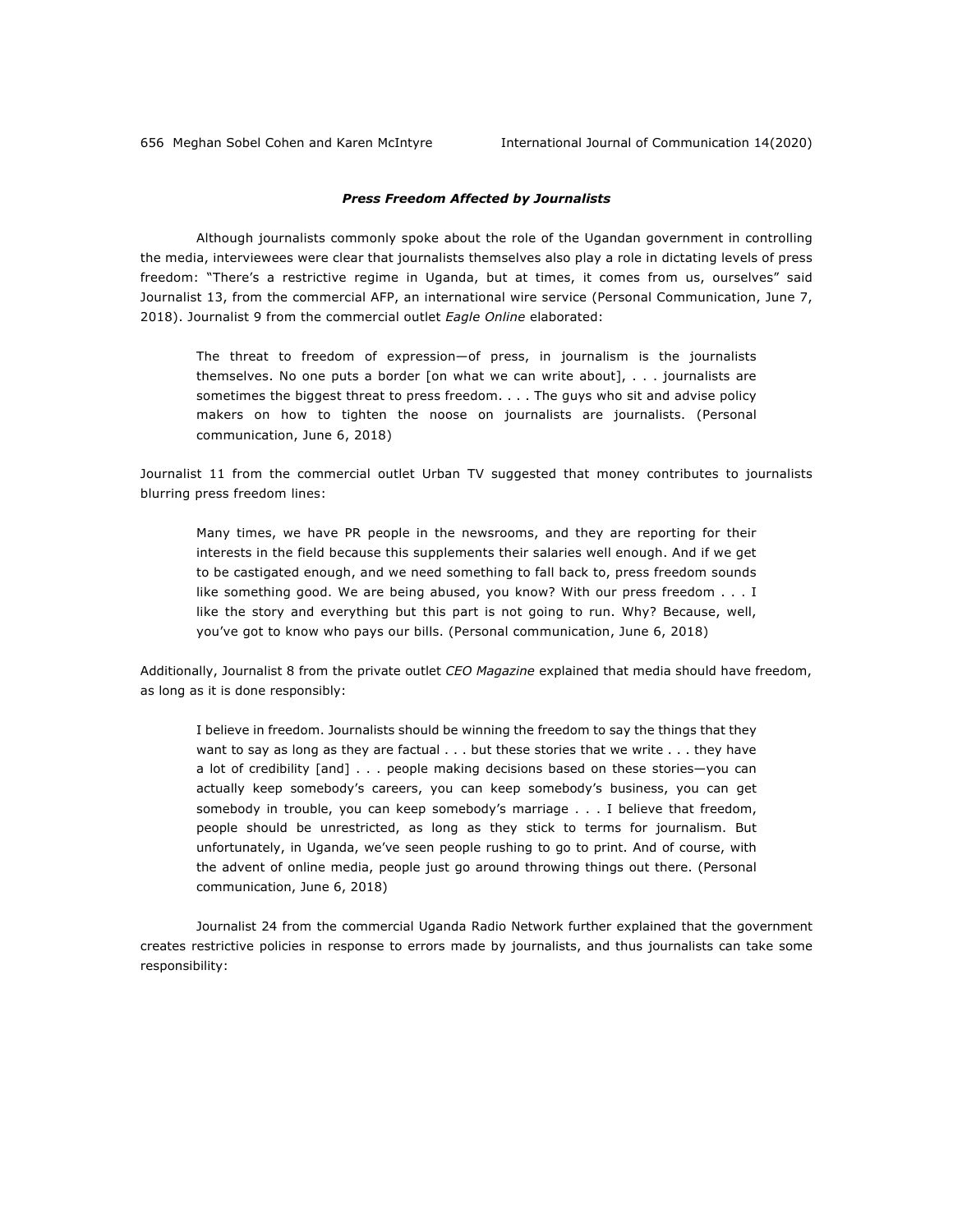At the end of the day, the press freedom is attained because of those errors—yes. Because in Africa, what the government would do, is react after you have errors. If there's error, that's when they come up with the law. Yes. So, that's what they do. So we need to minimize . . . errors. (Personal communication, June 11, 2018)

It was also suggested that finances contribute to the role that journalists play in the press-freedom environment. Journalist 4 from the commercial outlet *Daily Monitor* said:

I think for sound, real, serious media freedom, you need to have a critical mass of journalists or enjoy a certain level of job security, enjoy a certain level of financial security. I mean, a good number of journalists here, A-listers that I know, are renting houses in Kampala and they cannot afford to get rent. They cannot afford that their kids are in decent schools. They cannot afford to have a meal in a hotel like this, unless a source is paying for it or a rich family is taking them out. So, it's certainly difficult for them to push back when media freedom is under attack and it becomes difficult for them to resist the temptations that come with poverty. (Personal communication, June 5, 2018)

As a result of the role that journalists describe playing in the press-freedom landscape, data suggest that journalists may be an underresearched aspect of McQuail's (1983, 2010) theory of media development.

Theme 2 arose by highlighting the dangers of reporting critically about the president or his inner circle, which further shines light on Research Question 1. As previously discussed, journalists made it very clear that reporting critically about the president is a dangerous risk. For example, Journalist 3 from the private TV station NBS said, "Essentially, government would come after stories that target the heart, the people at the heart of government, which is the president, his family, and corrupt ministers, which corruption will lead back to him in anyway" (Personal communication, June 4, 2018). Similarly, Journalist 15 from the commercial outlet Uganda Radio Network described the press-freedom landscape in Uganda by saying,

If [journalists are reporting on] an issue that it is involving the ruling regime, then you have no way of fighting, but if it's an issue that is involving a government department, like statutory bodies . . . the government will actually fight for you and try to show that, "You know, it's not right to step on the freedom of the press. You need to give the press the right to be there." But if it's something that is touching on the power, then you have no one to fight for you, and you can't fight it. (Personal communication, June 7, 2018)

#### *Consequences*

Most journalists spoke about the possibility of facing severe consequences if they reported on something that angered the authorities. A former journalist who now works at Human Rights Network for Journalists said,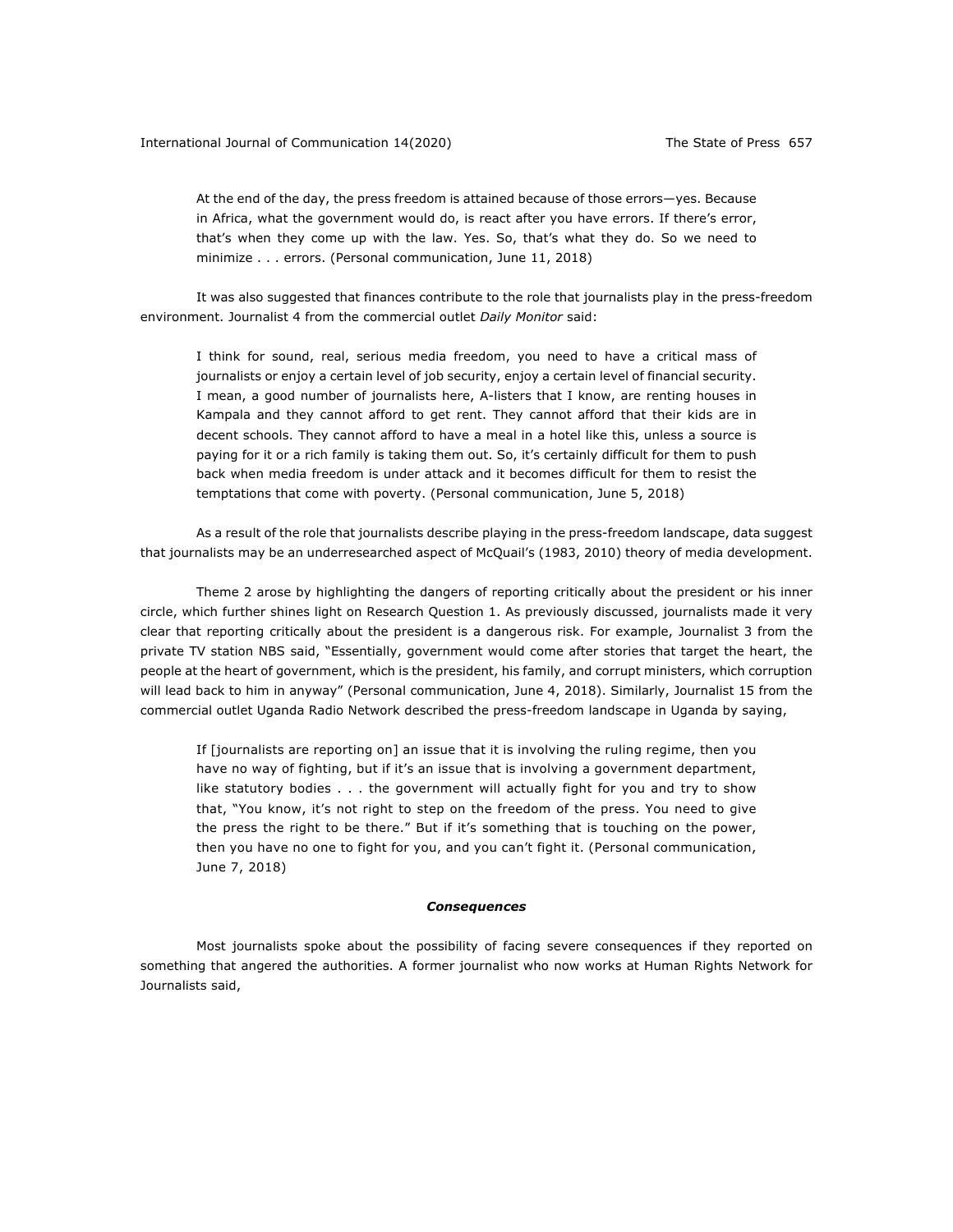We've had many journalists being charged with the criminal defamation or libel. And majority of those ones have been trying to expose the corrupt government officials, consistently write about them, and how they have misused public funds. Many of such media houses or journalists have been dragged to courts of law. And the state has prosecuted them. So, while you're supposed to play a watchdog role . . . your work is criminalized, not because you're unfactual but because they think that you are crossing the line. (Journalist 2, personal communication, June 4, 2018)

Journalist 4, from the commercial newspaper *Daily Monitor*, added,

It's difficult for [media houses] to allow the journalists to exercise freedom of speech . . . because your broadcasting license might be at stake. It could be revoked at the discretion of the Uganda Communications Commission. It may not be renewed at the discretion of the Uganda Communications Commission—It's an extremely powerful organization. (Personal communication, June 5, 2018)

Journalists from government-run media houses are also not immune to consequences. For example, Journalist 12 from a government-run outlet (the name of the outlet is being withheld at the request of the journalist) said,

I was picked [arrested] recently for a story I did. It was a factual story, but of course the issue [that the authorities were concerned with was] where did I get the information from. And being a government paper, why did we publish to the way we published the story.  $\dots$ They picked me from office here, took me and kept me somewhere for one week. . . . You cannot publish a story without getting that kind of intimidation. And then also, the problem also sometimes [is] sourcing information from [government officials] becomes a problem. Once you tend to have asked questions, you want to get documents, they look at you as a threat. (Personal communication, June 6, 2018)

Another journalist, 10, from the government-run *New Vision* talked about the possibility of losing their job if they tried to report critically.

There are some brave ones [journalists] who will push [the boundaries], but most of them, because this is why we earn [a living], yes, so if you don't want to be losing your job because of a certain story. . . . Journalists know about what's taking place in the country, and they're fully aware about it. They will push, some of them, but how long are you going to push, because the state is more powerful than them. (Personal communication, June 6, 2018)

Tegulle (2011) elaborated on this issue, saying, "In order to make ends meet, some journalists naturally find corruption inevitable. A bribe here, an extortion there; a bit of fraud today and a kick-back tomorrow will keep bread on the table" (p. 7). However, it is not just legal and financial consequences, but threats and reports of physical violence and jail time that are common. Journalist 21 from the commercial outlet *Daily Monitor* said,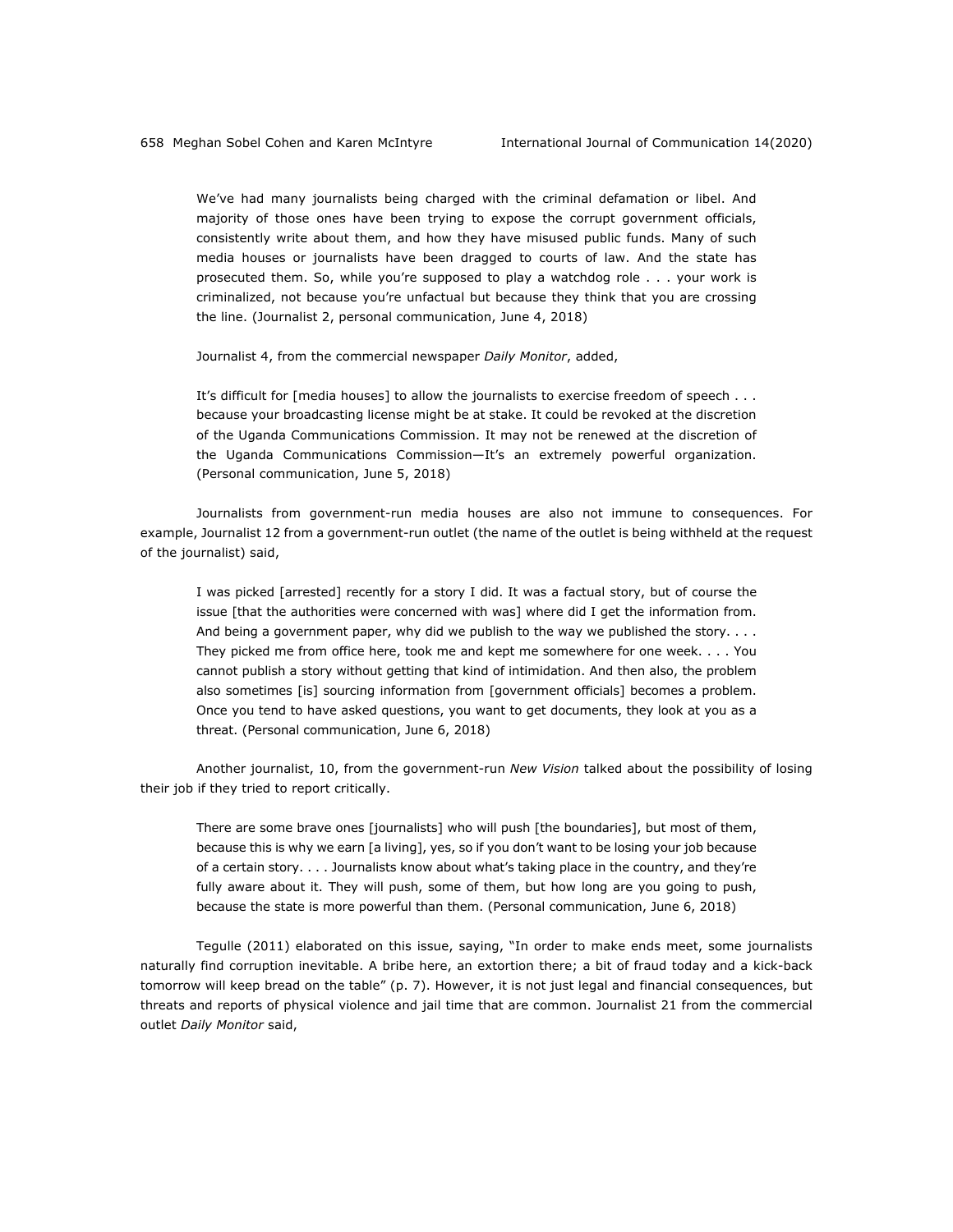A lot of things have happened to my colleagues. . . . Someone tells you they have been threatened. [Government officials] send [journalists] text messages. They send them threats on Facebook. They try to intimidate them using the police, using fellow journalists. So, in a way, I think, I try to censor myself. (Personal communication, June 9, 2018)

Journalist 22 from the commercial outlet Chimp Reports explained that this reporter and many others have been physically harmed:

On many occasions, there are news items that the police or government doesn't want media to cover. First example, in the politics, journalists covering opposition politicians, on many occasions, beaten by police because the government thinks by covering opposition, you are giving them mileage. So, the order is, try to stop you by beating you. And many journalists have been beaten, including myself. (Personal communication, June 9, 2018)

Journalist 10 from the government-run *New Vision* said,

There are stories you cannot cover, there are stories that are deemed sensitive. We've seen, over the years, journalists, they, should I say, are thrown in jail, as in journalists, being clobbered, being stopped to cover certain stories or certain events or certain people. (Personal communication, June 6, 2018)

Further, previous research has shown that 80% of media stakeholders surveyed said that media organizations in Uganda did not have policies to protect the health and safety of their workers amidst government threats and harassment (UNESCO, 2018), so the journalists are often left to navigate these challenges on their own.

Some journalists seemed to accept the restrictions and work within their given boundaries, but others spoke about the ways in which they try to maneuver around their limits. Journalist 17 from the commercial outlet Uganda Radio Network explained:

My experience is that you have spies who are in the newsroom as well. You have fellow journalists who've [been] recruited into the government system to spy on you. So, what do I do? If I'm working on a sensitive story, I don't work from the newsroom. I work from home. And when I'm working from home, I don't even save that on my laptop because I know my laptop can be stolen any time and they access the information. I save it on an external drive and then I keep that external drive elsewhere. And I only carry this particular story on a flash drive when I know I'm taking and handing it out to my editor. I used to do that a lot. I still do that. . . . The other thing that I did was I never keep my documents with me, documents that I know that back up my story. I keep it with a trusted either friend or—I never did with relatives as well because you just know they may follow your relatives. (Personal communication, June 7, 2018)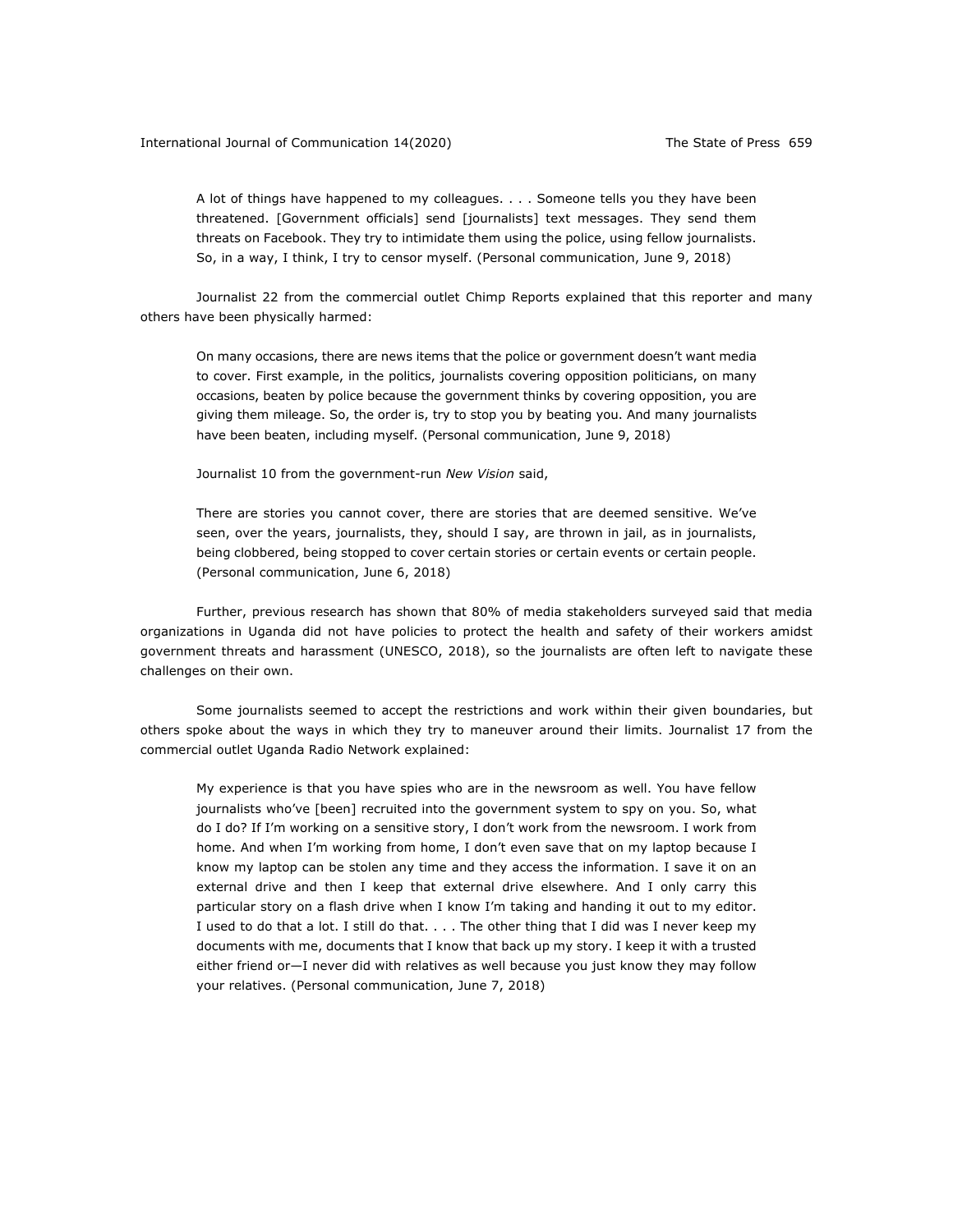#### *Impact on Society*

As a result of the current media landscape, Theme 3 emerged when numerous journalists spoke about the commonplace practice of self-censorship and the harms that the lack of critical reporting brings to society, which answers Research Question 2. Journalist 22 from commercial Chimp Reports said,

[Censorship] has a lot of impact. . . . The public is denied access to—is denied a chance to get information they'd want. And if there is censorship, a chance of changing some things which are not going right [is not possible]. . . . It also has an impact in the development of the country; the country would stagnate, because in case you report about the ills of, for example, corruption, it would change, but if someone intimidates or you self-censor yourself, of course, their corruption will continue, and then the country won't be developed. (Personal communication, June 9, 2018)

Similarly, Journalist 26 from the commercial outlet NTV said,

I think the more the media is censored, the more it affects development negatively, because media brings out the hidden things that are not really going well. . . . The more the society is denied access to information, certain information, the more we stay behind. Information gap is very big in the community. So, the more we are censored, the more those people will stay behind. (Personal communication, June 11, 2018)

Journalist 21 from the commercial *Daily Monitor* elaborated by saying,

You can't develop a country that you're keeping people in ignorance. You're not going to develop a country while people are not enlightened, where people know about stuff. And they will be saying their rights—good governance or bad governance. But when they tell me, "You're keeping people ignorant for the sake of development." I don't understand. That kind of development is that—where people can't criticize the government or a status quo or opposition or anything for the sake of development because when these things don't come out, the anger is going to build within the people, because you'd not let them express what they feel. (Personal communication, June 9, 2018)

Similarly, Journalist 24 from Uganda Radio Network said,

People will abuse us; people will continue to abuse [within] authority because they know the press will not expose them. Secondly, if they abuse [within] authority, it means the resources will be misallocated or they'll be embezzled. And at the end of the day, people don't get resources. . . . They reallocating resources and then, we shall be in poverty, probably, until when there is the change. (Personal communication, June 11, 2018)

Journalist 27 from commercial newspaper *The East African* had similar thoughts: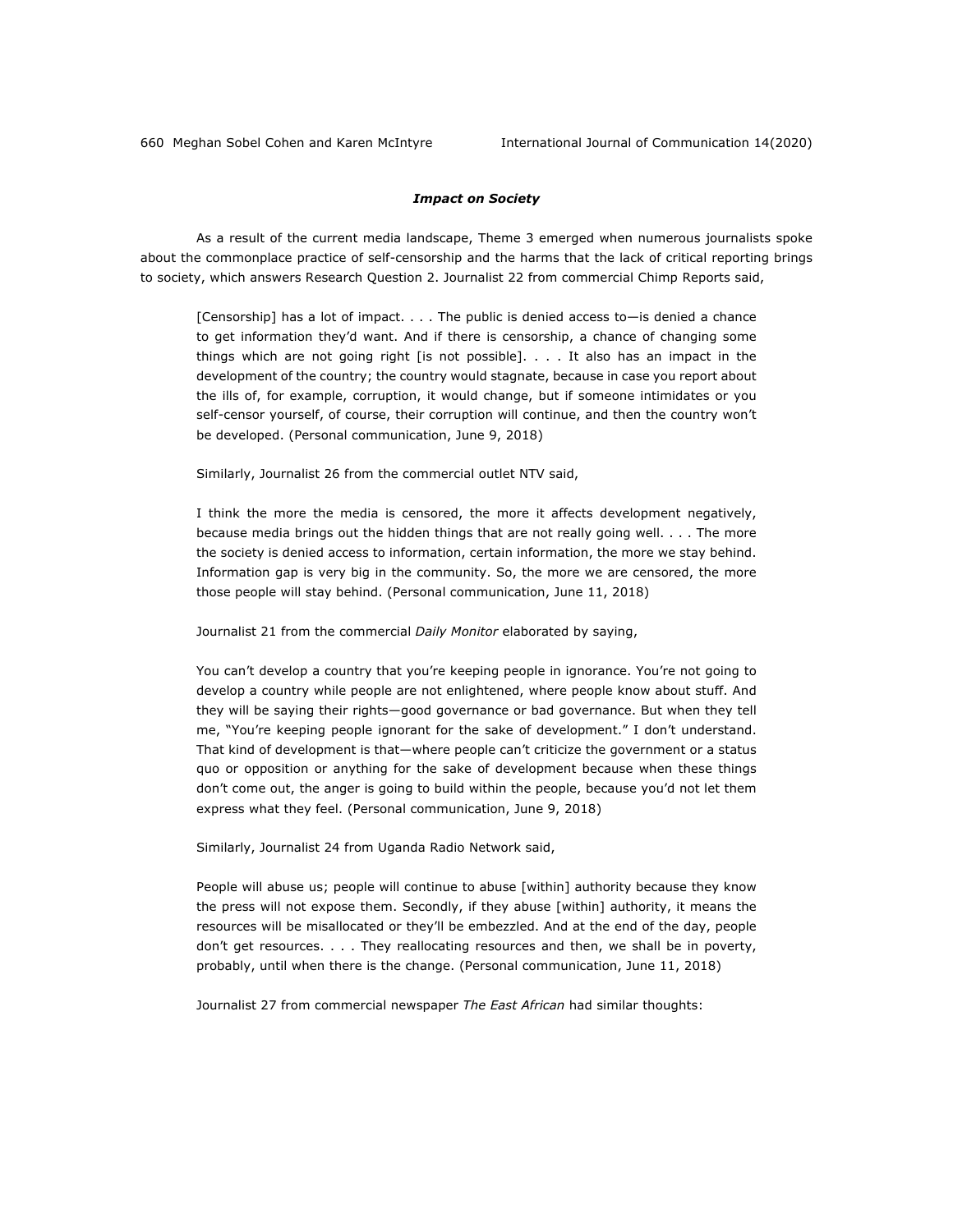Any restrictions inhibit society's advancement of progress because you need people to exercise where their minds can take them to be able to explore what they can do—I mean, not to fear that their do's—when the do's and don'ts are front and center of human life, then innovation, experimentation gets restricted. (Personal communication, June 12, 2018)

As a result of the continued crackdowns on free expression, Theme 4 emerged, which shines light on Research Question 3: The press-freedom landscape in Uganda is becoming more oppressive and a change in government is what could reverse that trend. Many journalists spoke about the increasingly growing oppression against journalists, but some interviewees acknowledged that social media may be playing a slight role in increasing the level of press freedom in the country. For example, Journalist 20 from the government-run *New Vision* explained that if police harm a journalist, news/images will be posted and shared on social media immediately, thus, the number of instances of police harming journalists is in decline (Personal communication, June 9, 2018). However, as a whole, most journalists explained that press freedom is worsening.

# *Press Freedom Is in Decline*

Journalist 1 from the *Daily Monitor* suggested that the amount of press freedom given to journalists is "rapidly shrinking" (Personal communication, June 4, 2018), and Journalist 6, also from the *Daily Monitor,* said, "We have a long way to go" in the fight for free expression (Personal communication, June 5, 2018). Journalist 15 from Uganda Radio Network said,

Sometimes you feel like there's some change, like, we've made a step. Journalists are able to speak for themselves. Journalists are able to take action against anyone who tries to infringe on their freedom. And then, after a while, they realize they are back to where they started. (Personal communication, June 7, 2018)

Journalist 3 from NBS TV explained more detail about the declining relationship between the Ugandan government and the press:

[The relationship] was extremely hostile about 10 years ago and a bit of improvement happened when the press freedom act came―the journalists' act. And then, it became extremely hostile again when the walk-to-work protest happened, largely, it's the election in 2006. . . . Since the walk-to-work protest, the state has closely associated the press to opposition. [Journalists] are in the same category as the opposition. So, there's no distinguishing factor that this is independent press that is out to tell a story. (Personal communication, June 4, 2018)

Multiple journalists associated the decline in press freedom with the length of President Museveni's rule. For example, Journalist 17 from the Uganda Radio Network said,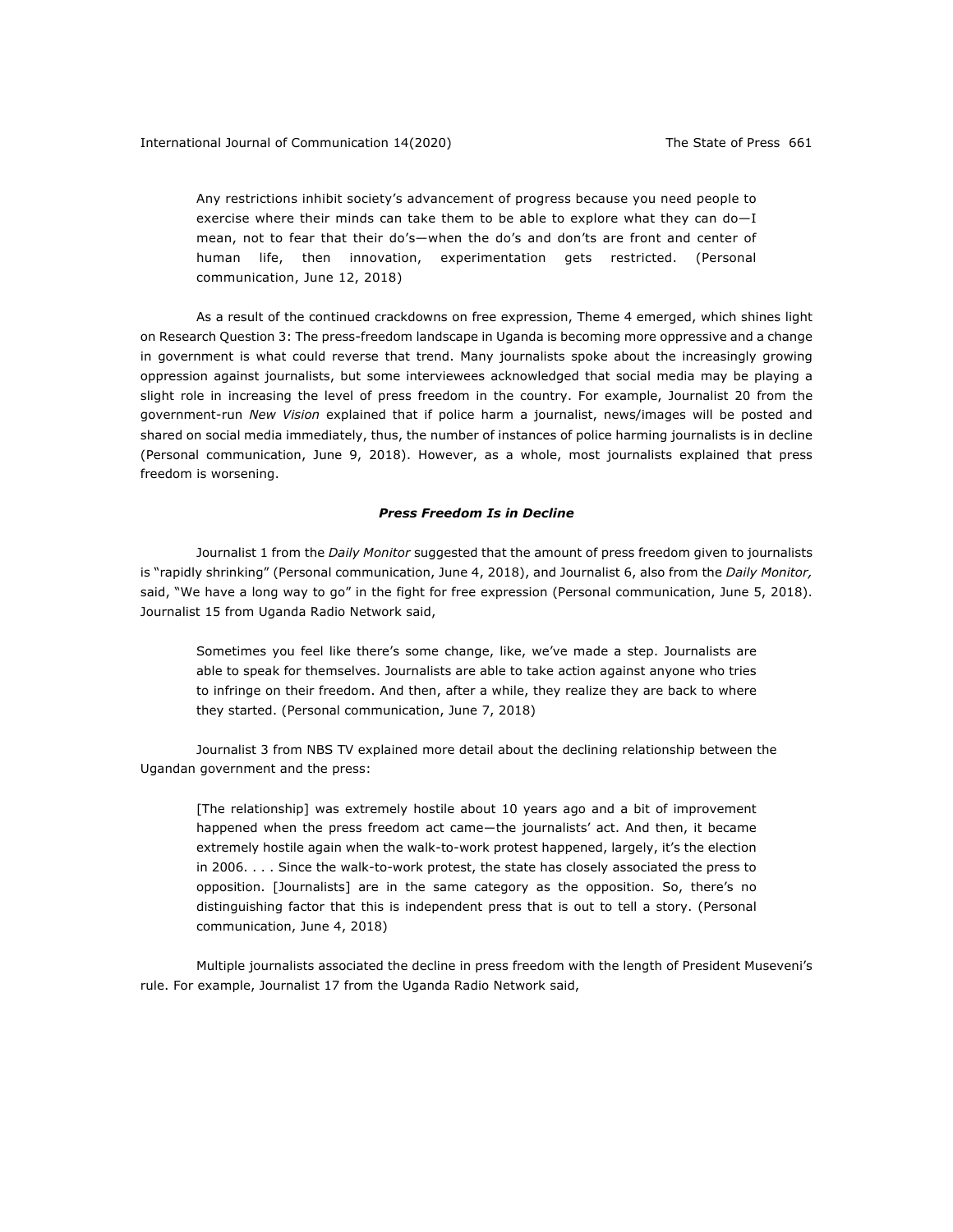When the current government, the current president Yoweri Museveni, took over our government 31 years ago, he made several promises of press freedom, of access to information. And at the beginning, it was liberal. There was a bit of press freedom. . . . But then, the longer the government stays in power, the worse it gets. (Personal communication, June 7, 2018)

Similarly, Journalist 4 from the *Daily Monitor* said:

I think the [press freedom] space is reducing. It's shrinking. . . . There's no scientific discovery one has to do about that. It's expected. It's a trend that is common with regimes that have overstayed their welcome, whether it's in Africa, whether it's in Vietnam, whether it's in Asia, whether it's in-literally, any corner in the world. . . . [President Museveni has] maintained himself in power for now 32 years, and unless you have a black swan or what, you know, we call "an act of God," you may most likely have him again as president for—his current term will possibly expire in 2021. He has just amended the constitution to remove the age limit. And that means in 2021, again, he will . . . rig himself back into power for another seven years. So, he could easily do 40 years. He's almost unstoppable. . . . Now, what that means is, for you to be able to do that, for a system to achieve that, you achieve that with incredible losses to institutions. (Personal communication, June 5, 2018)

Journalist 1 from the commercial *Daily Monitor* likened the relationship between the Ugandan press and the government to cats and dogs:

Cats and dogs or oppressors and the oppressed. It's very, very—It's hostile. I think the government is very hostile to media and to journalists. And there is—in the early days, the government had the intellectual bandwidth to defend its ideology and kind of argue its predispositions. And now, even many of the idealists have left. . . . . So [there is] a lot less patience and a lot less tolerance for critical views. And inevitably, it would happen in a government that has been there for 30 years, 30 plus years. (Personal communication, June 4, 2018)

#### *What Can Be Done to Improve Press Freedom?*

Some interviewees like Journalist 17 from Uganda Radio Network suggested that media freedom can be enhanced by the establishment or growth of a powerful journalists association or union—both of which currently exist, but lack cohesion and strength (UNESCO, 2018):

On our part as journalists is that we do not have any journalist association that's worth its name in this country. The Ugandan Journalists Association is quite weak because all the leaders have been bribed by governments. So, we need a very strong journalist association that can stand up to government. (Personal communication, June 7, 2018)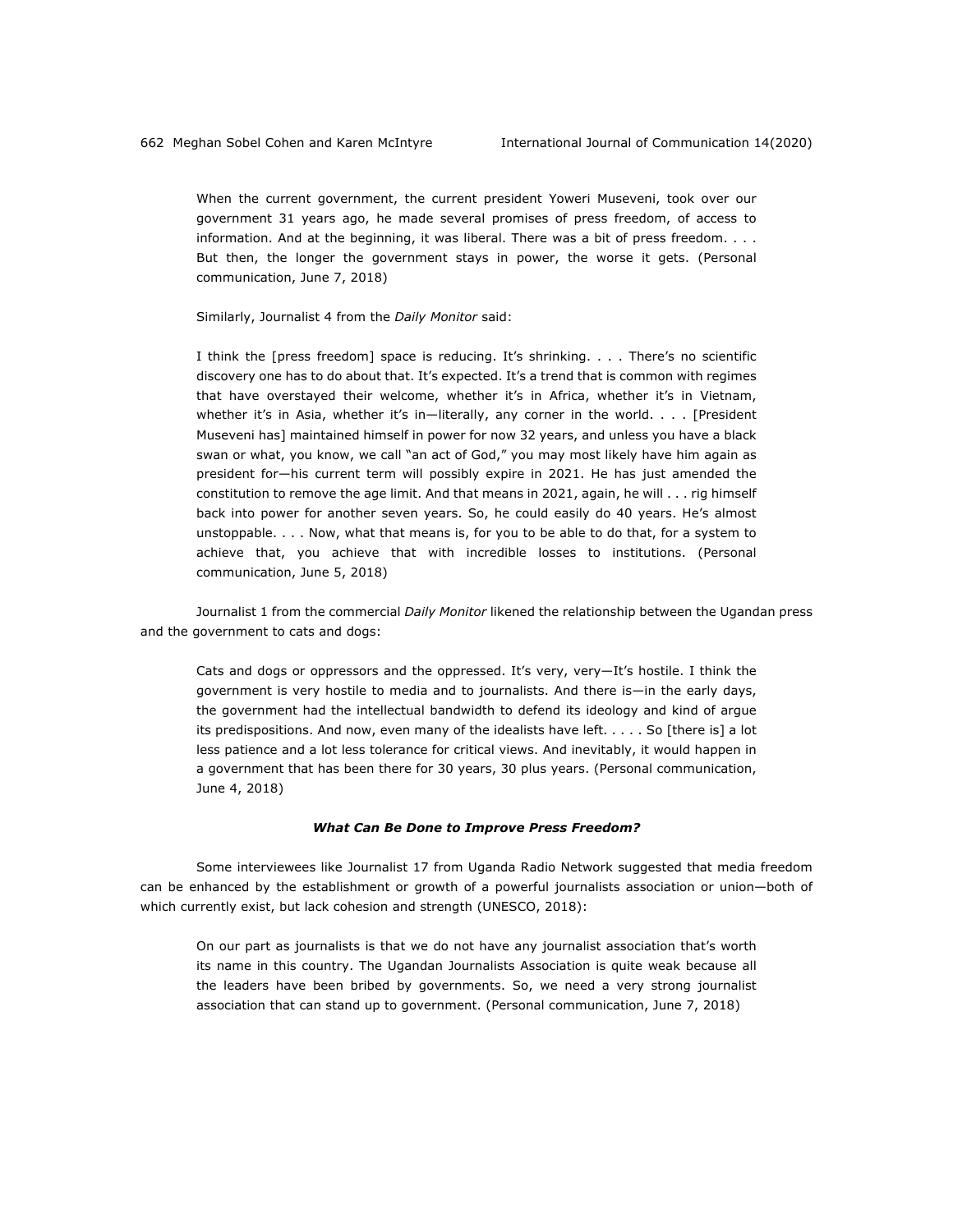In fact, research has shown that approximately 85% of journalists do not belong to any trade unions (UNESCO, 2018). Alternatively, responsibility should be placed on media houses, academic institutions, and journalists themselves to increase training and professionalism in the field (Journalist 27, personal communication, June 12, 2018).

However, despite some suggestions about changes that journalists, media houses or educational facilities can make to improve press freedom in Uganda, many journalists primarily pointed to the need for a change in governmental leadership. Journalist 17 from Uganda Radio Network explained:

A lot needs to change [regarding press freedom], really, but all comes from government. We're trying our best to be more professional, because if you look at the caliber of the journalists then and the caliber of the journalist now, there's a lot more training now on the side of the journalist. There's a lot more effort to seek for information, but then, government is also now tightening the rope—every single day, on really coming hard on journalists. So, I don't know if more dialogue between government and the media would help, but that's one way we can do it, if we talk more. We tried it with the police. It has not worked. . . . We are hoping that it's going to change with the new Inspector General of Police, there'll be less abuse of journalists, maybe, we're hoping. (Personal communication, June 7, 2018)

Journalist 27 from the private outlet *The East African* elaborated on the discussion about how press freedom could be improved:

This symbiotic relationship between a free press and the governance of a country and its economic wellness, all contributing one way or the other. If you have—in circumstances where you have governance going in the right direction, a functional democracy, you have more freedoms of the media. And you'll see situations whereby the holders of political power look at media freedom as a donation instead of a right. Where you have an economy that might not be doing very well or controlled by a few people, then you also have an overwhelming influence on how the media operates, because there isn't as much room for the media houses to survive independently from a rather small economy, where you have a lot of options . . . where you have the function of democracy, there is less influence of the politics to kind of direct or restrict how the media operates. (Personal communication, June 12, 2018)

In summation, Journalist 16 from the government-run Buganda Broadcasting Services condensed the sentiments of many journalists by saying,

The bottom line would be to respect democracy . . . when you overstay in power . . . there's a certain point where you reach your climax and start to go down. So, until Africa starts to change, and change power freely and more democratically, the media will have limited freedom. (Personal communication, June 7, 2018)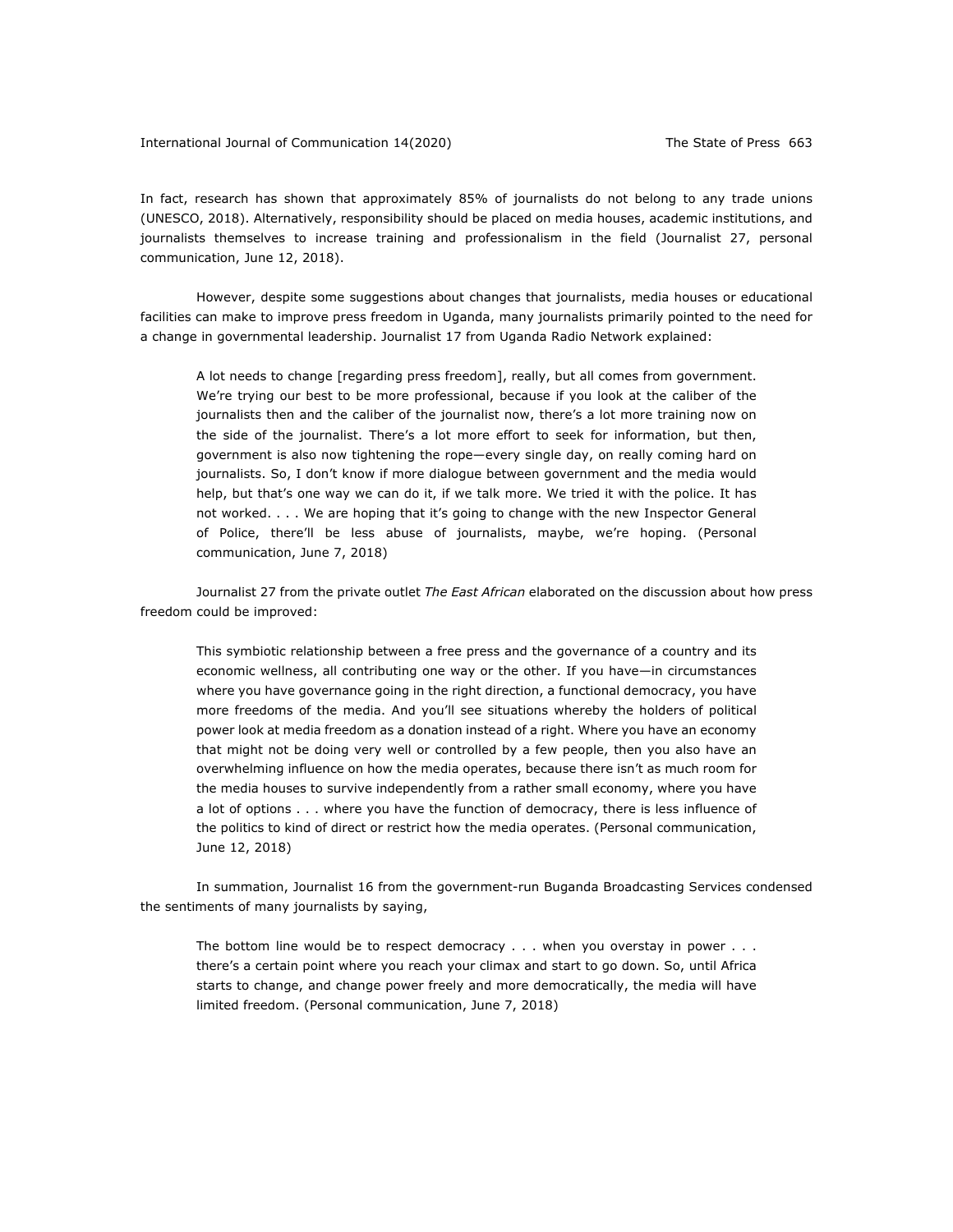## **Discussion**

In this study, we aimed to understand the level of press freedom in Uganda from the perspective of journalists, and, in turn, examine whether the theory of media development (McQuail, 1983, 2010) and/or the safety valve theory (Buehler, 2013; Wiktorowicz, 1999) are at play in the country. Journalist 2, a former journalist who now works for the Human Rights Network for Journalists in Uganda, nicely summed up the findings of this study:

They're [the Museveni government] very progressive in terms of progress that the media should be making, because since the media was liberalized here . . . we've had the emergence of so many media houses, but that multiplicity of media outlets has not physically translated into freedom of the media. You have so many media houses, but less of critical content. Yes, because of so much fear that has gripped the practitioners. (Personal communication, June 4, 2018)

In other words, the government is savvy. The media landscape appears liberalized—there are lots of media houses—but if that plethora of media houses does not have the ability to write critically, is the media really liberalized?

These results indicate that, at least to some extent, the apparent paradox of the Ugandan media landscape can be explained by the safety valve theory (Buehler, 2013). It is possible that a safety valve is occurring in Uganda, a semiauthoritarian state, in which the appearance of a liberalized media system, via the high number of media houses, can blur the line between a free press and a restricted press and ultimately reinforce existing power structures. This idea is consistent with Tripp's (2004) argument that rulers of semiauthoritarian regimes, such as President Museveni, only implement the reforms necessary to appear democratic to international donors. "Not far beneath the rhetorical veneer of democratization one finds actions that undermine existing elements of political liberalization, actions that are sacrificed to keep the dominant party or head of state in power at all costs" (Tripp, 2004, p. 7).

Makerere University and UNESCO conducted a study and found that only 48% of respondents from the general public said the following:

The government's blocking or filtering of content on the Internet deemed sensitive or detrimental represented a restriction on press freedom. A smaller number of 18% said it was not, while a sizeable number of 34% were not sure if it was a restriction or not. (UNESCO, 2018, p. 44)

Improved press freedom will require a more sizeable percentage of the population recognizing the impacts of the government blocking or filtering online dissent, suggesting the need for improved media literacy, which may be, in part, the responsibility of the media sector.

Work has presented suggestions about how to improve the press-freedom landscape in Uganda (see, e.g., Jjuuko, 2015; Odongo, 2014; UNESCO, 2018), including areas where the media sector can make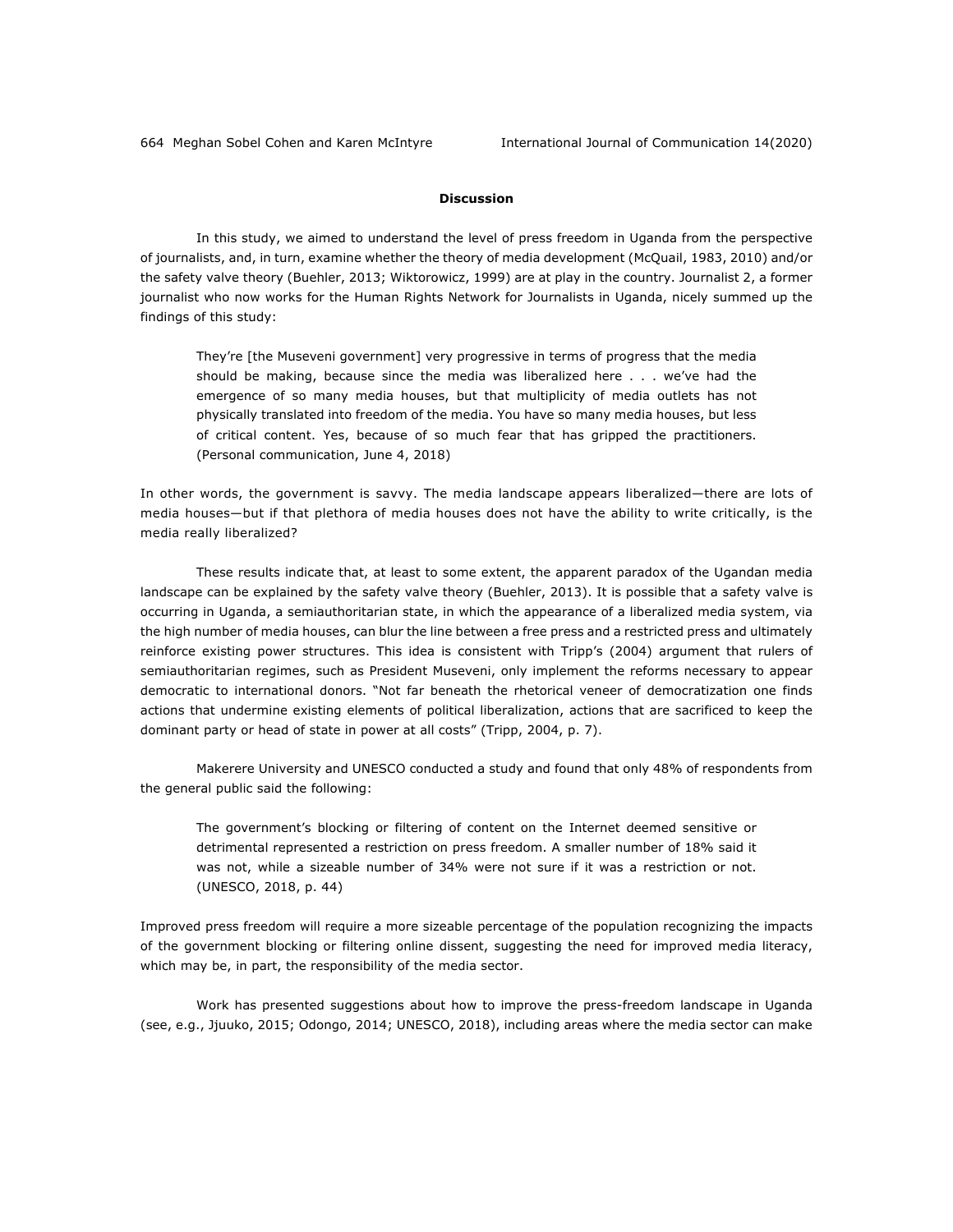improvements. Media organizations can work to break the safety valve. Media houses should support ideologically and financially—the Independent Media Council such that it can promote media literacy and develop/implement/strengthen policies at all levels (including at media houses) that protect journalists when they are being harassed.

Unlike in Rwanda (Sobel & McIntyre, 2018), Ugandan journalists mostly do not believe that the government restrictions on the press are helping the nation develop. In fact, many journalists spoke about the harms to development that are occurring as a result of the censorship. Thus, these findings run counter to McQuail's (1983, 2010) theory of media development, which argues that media freedoms may need to be restricted to help a country progress. Given that Uganda is further removed from armed conflict than Rwanda is and has had longer to develop its social and economic infrastructure, it is possible that media development theory no longer applies in Uganda, though it may have done so in the past.

Additionally, results from this study revealed that journalists do not clearly define the media landscape as free or not free; instead, they identify areas—particularly surrounding the president—in which they are not able to write critically. Journalists spoke about the resulting self-censorship and negative impacts on development progress-"democratic backsliding" as Felter (2017, para. 4) referred to it. However, previous research in South Africa and Namibia has shown that "there is no clear consensus about what media freedom and responsibility means in the context of these new African democracies" (Wasserman, 2010, p. 567). Voltmer and Wasserman (2014) suggest that in emerging democracies, journalists navigate processes in which they engage with Western notions of press freedom while simultaneously working through a norming process where "the meaning and professional practices of press freedom are 'domesticated' in many ways through (re-) interpretations that are shaped by specific cultural and historical world-views" (p. 189). Journalists in this study conveyed some inclination toward Western journalistic norms, but also appear to be going through the norming process described by Voltmer and Wasserman (2014), where they have to come up with their own norms and sometimes the process of establishing those norms appears negative. In this case of Uganda, acts such as taking bribes and the lack of a strong professional organization could be negative components of this norming process, but ultimately, journalists are working toward Ugandan definitions of journalism, ethics, and professionalism, and this norming is part of that process. This simultaneously points to a phenomenon occurring in Uganda today as well as suggests that this journalistic domestication may occur in emerging democracies and semiauthoritarian states. Further, this journalistic norming and the role of journalists in Uganda today point to the idea that media development theory (McQuail, 1983, 2010) may not be accounting for the contribution that journalists make to press restrictions.

#### **Conclusion**

In sum, findings from this research revealed a murky line between a free press and a restricted press in Uganda, in which the number of media houses has grown, but there are definitive topics on which journalists cannot report critically. Interviews highlighted the worsening of the press-freedom landscape and the negative impacts that such restrictions have on the development of the country. Ultimately, however, findings from this study point to the need to consider journalists in the applicability of the theory of media development (McQuail, 1983, 2010) and suggest that although the safety valve theory (Buehler, 2013;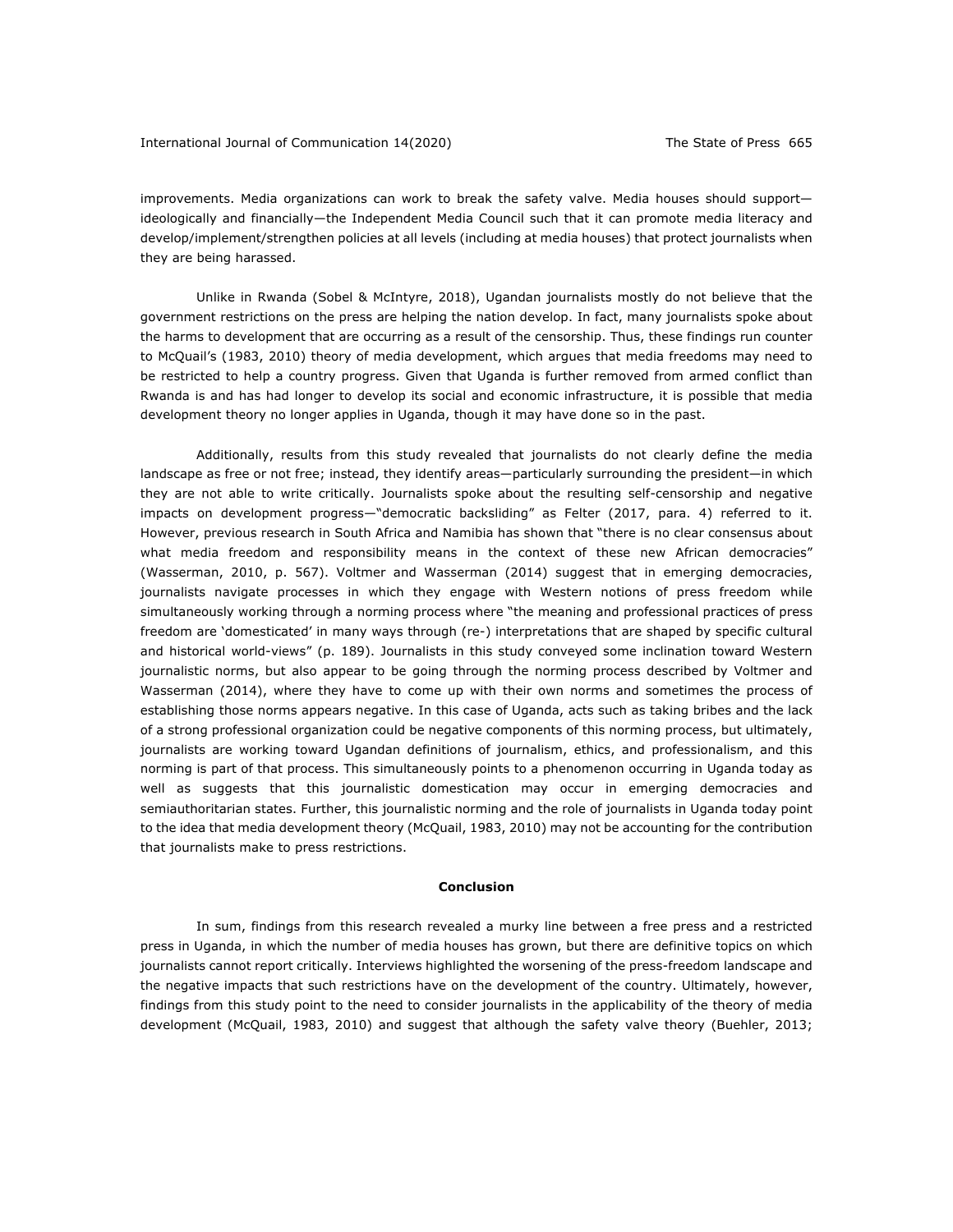Wiktorowicz, 1999) may be at play, Uganda is undergoing the process of journalistic domestication that has been seen in other African nations (Voltmer & Wasserman, 2014). This process comes with growing pains, but ultimately, Ugandan journalists are working through a difficult procedure of establishing their own journalistic norms and professional practices.

This study is limited in that it only included the perspectives of journalists, not members of the government or the general public, so only one set of perspectives is conveyed. Although attempts were made to ensure that various journalists were included in terms of age, gender, and media house, the sample included only English-speaking journalists in Kampala and Luwero, which can limit the perspectives that were shared. Future research should replicate this study in more rural parts of the country and in an array of languages. Additionally, other research methods should be used to further contextualize the Ugandan media landscape beyond these interviews, and future research should continue to empirically examine the role of journalists in global media development theories.

#### **References**

- Anite, C., & Nkuubi, J. (2014). *Media freedom in Uganda: Analysis of inequitable legal limitations.* Kampala, Uganda: Human Rights Network for Journalists–Uganda.
- Bichachi, O. C. (2013, June 2). The dark history of Uganda's media and past governments. *Daily Monitor*. Retrieved from http://www.monitor.co.ug/Magazines/PeoplePower/The-dark-history-of-Ugandas-media-and-past-governments/689844-1869456-mja5f3z/index.html
- Berger, G. (2010). Problematizing "media development" as a bandwagon gets rolling. *The International Communication Gazette*, *72*, 547–565.
- Buehler, M. (2013). Safety-valve elections and the Arab Spring: The weakening (and resurgence) of Morocco's Islamist Opposition Party. *Terrorism and Political Violence*, *25*(1), 137–156. doi:10.1080/09546553.2013.733274
- Chibita, M. (2009). The politics of broadcasting, language policy and democracy in Uganda. *Journal of African Media Studies*, *1*(2), 295–307.
- Chibita, M., & Fourie, P. J. (2007). A socio-history of the media and participation in Uganda. *Communication*, *33*(1), 1–25. doi:10.1080/02500160701398938
- Felter, C. (2017, December 28). Africa's "leaders for life" syndrome. *Council on Foreign Relations*. Retrieved from https://www.cfr.org/backgrounder/africas-leaders-life-syndrome
- Freedom House. (2017). *Freedom of the Press 2017: Uganda.* Retrieved from https://freedomhouse.org/report/freedom-press/2017/uganda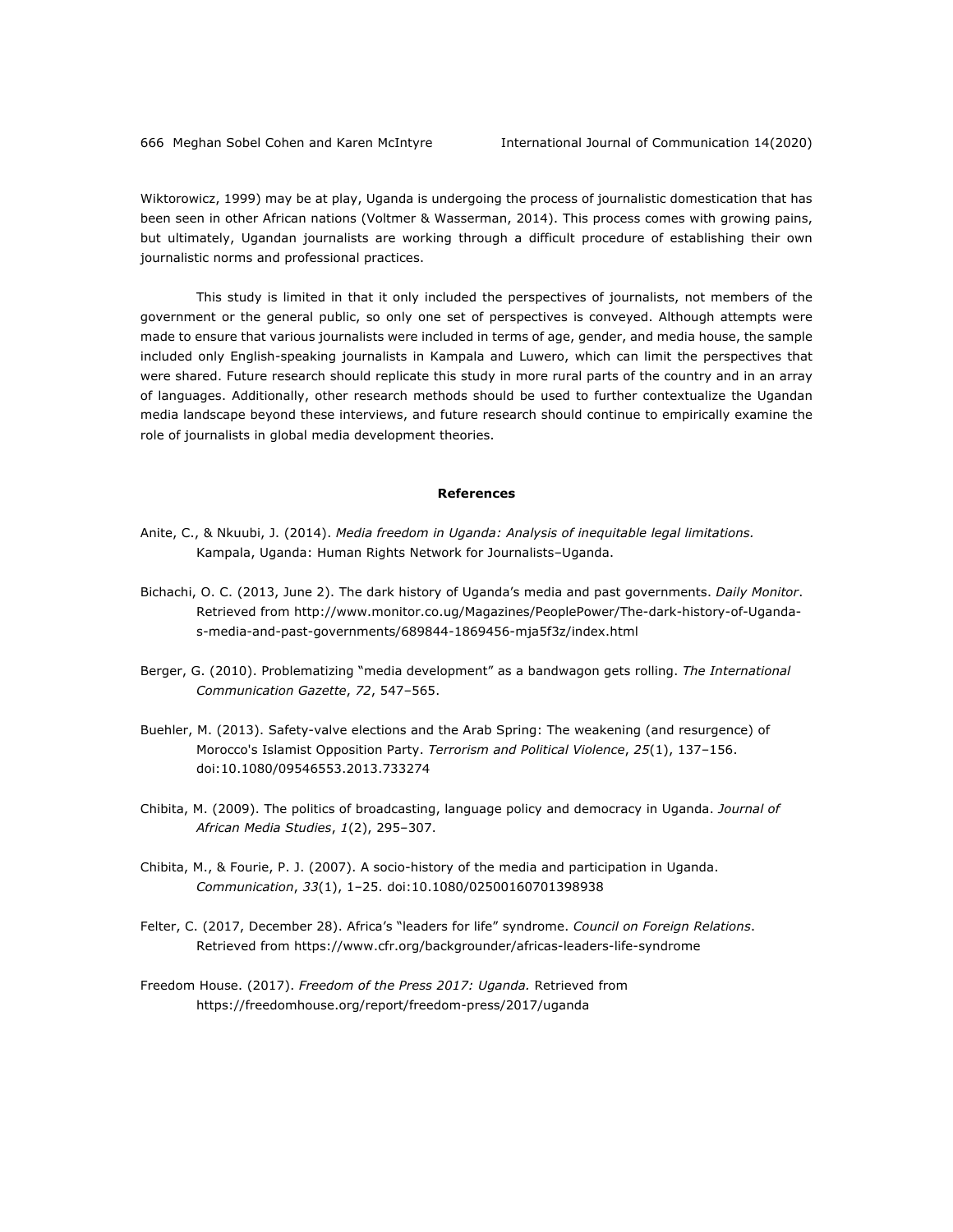- Given, L. M. (2016). *100 questions (and answers) about qualitative research*. Los Angeles, CA: SAGE Publications.
- Ingham, K. (1994). *Obote: A political biography*. London, UK: Routledge.
- Isoba, J. C. G. (1980). The rise and fall of Uganda's newspaper industry, 1900–1976. *Journalism & Mass Communication Quarterly, 57*(2), 224–233.
- Jjuuko, F. W. (2015). *The 4th estate: Media freedoms and rights in Uganda*. Kampala, Uganda: Fountain.
- Kimumwe, P. (2014). *Media regulation & practice in Uganda: A journalist's handbook.* Kampala, Uganda: ClearMark.
- Lugalambi, G. W., & Tabaire, B. (2010). Overview of the state of media freedom in Uganda: A research report. *African Centre for Media Excellence*. Retrieved from http://acme-ug.org/wpcontent/uploads/Research-Report-on-State-of-Media-Freedom-in-Uganda.pdf
- MacKinnon, R. (2008). Flatter world and thicker walls? Blogs, censorship and civic discourse in China. *Public Choice*, *134*(1/2), 31–46. doi:10.1007/s11127-007-9199-0
- Maractho, E. C. (2015). Broadcasting governance and development in "Museveni's Uganda." *African Journalism Studies*, *36*(2), 5–24.
- McQuail, D. (1983). *Mass communication theory: An introduction*. London, UK: SAGE Publications.
- McQuail, D. (2010). *McQuail's mass communication theory* (6th ed.). London, UK: SAGE Publications.
- Mwesige, P. G. (2004). Disseminators, advocates and watchdogs: A profile of Ugandan journalists in the new millennium. *Journalism*, *5*(1), 69–96.
- Nassanga, G. (2007). Peace journalism applied: An assessment of media coverage of the conflict in Northern Uganda. *Conflict & Communication Online*, *6*(2), 1–9.
- Nassanga, G. (2009). Participatory discussion programs as "hybrid community media" in Uganda. *International Journal of Media & Cultural Politics*, *5*(1/2), 119–124.
- Odongo, B. D. (2014). *A critical analysis of the mass media freedom in Uganda.* Moldova: LAP LAMBERT Academic Publishing.
- Oloka-Onyango, J. (2004). "New-breed" leadership, conflict, and reconstruction in the Great Lakes region of Africa. *Africa Today*, *50*(3), 29–52.